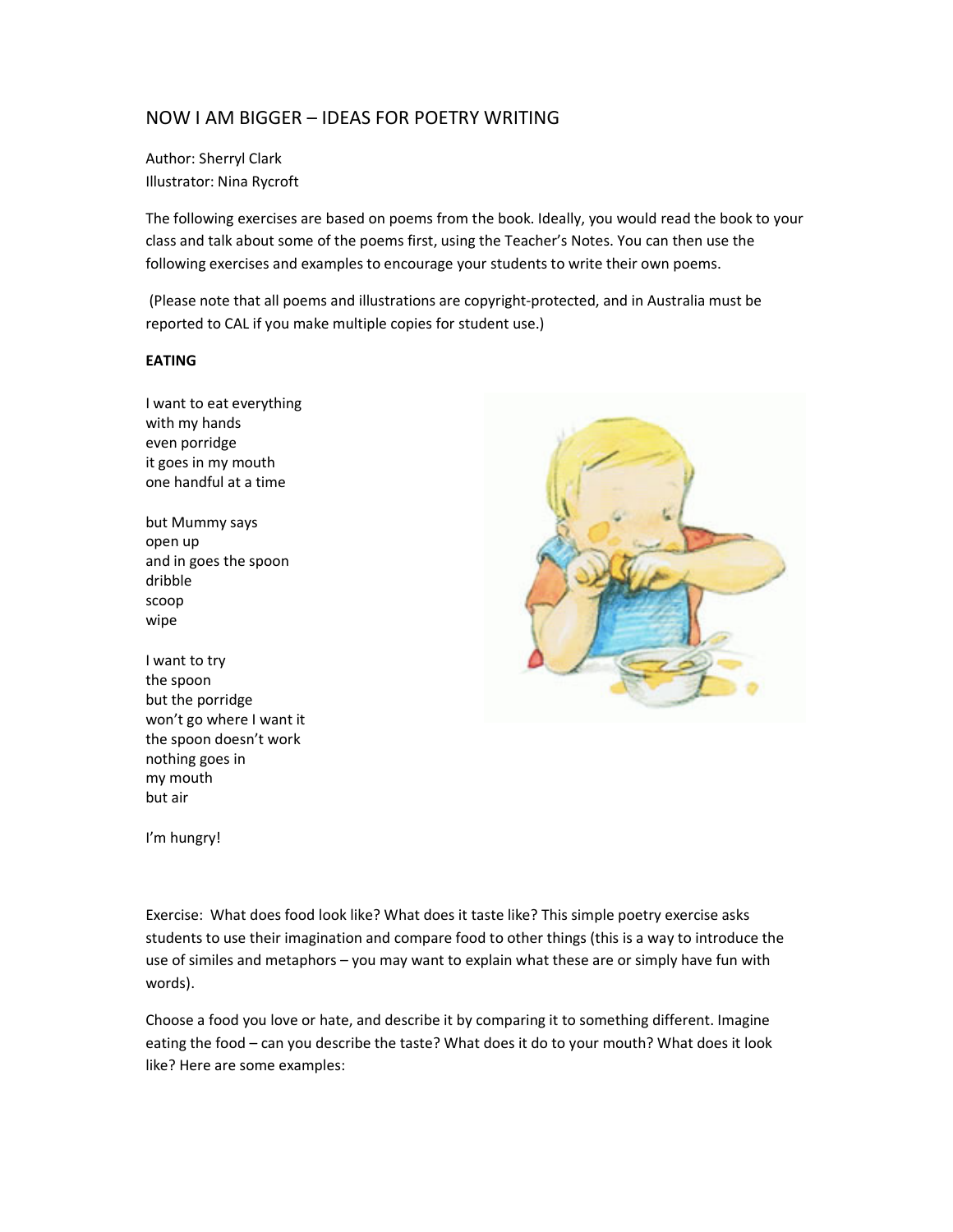A slice of watermelon is like a big pink smile.

A cup of hot chocolate is like a warm hug.

A plate of custard is like a yellow pond that I float chocolate frogs in.

A stick of celery is like the world's biggest, flattest blade of grass.

Lemon juice twists my tongue upside down.

Chocolate melts in my mouth like velvet.

Bananas hide soft sweet secrets.

# TEETH

first I grow one then two then three then four four teeth to bite fingers toast toys spoons then more teeth big ones little ones front and back teeth that make my head feel hot and achey lots of munching crunching biting teeth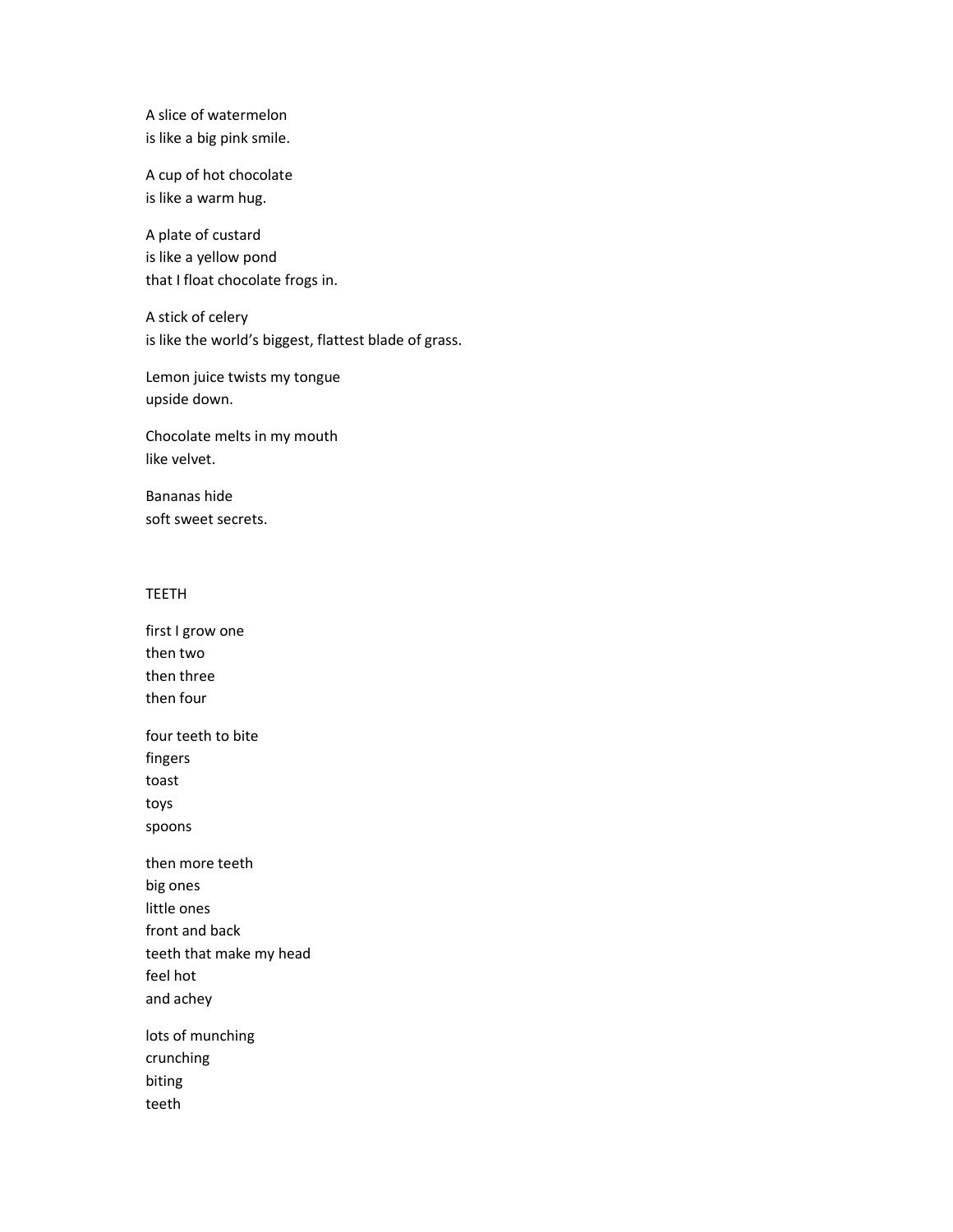#### grrrrrrr.

Exercise: Choose a part of your body and write a poem about it. What is the part like? What does it remind you of in the world around you? How can you describe it differently? Here are some examples:

My teeth are a fence in front of my tongue, my tongue is the front path to my throat, my throat is a doorway to my stomach. Come in, food!

My thumb has a mind of its own and even when my fingers wave to it sometimes it just sticks out its tongue and wiggles it.

Knobbly knees, bobbly knees, skinny toes, jammy toes, blinking eyes, winking eyes, blowing nose, growing nose who told a lie?

Why don't I have eyes in the back of my head? Why don't my arms and legs bend both ways? If they did, I could pick up things behind me!

## **TEDDY**

once Teddy was big much bigger than me bigger eyes bigger ears big furry arms

then we were the same size I sat on Teddy he sat on me